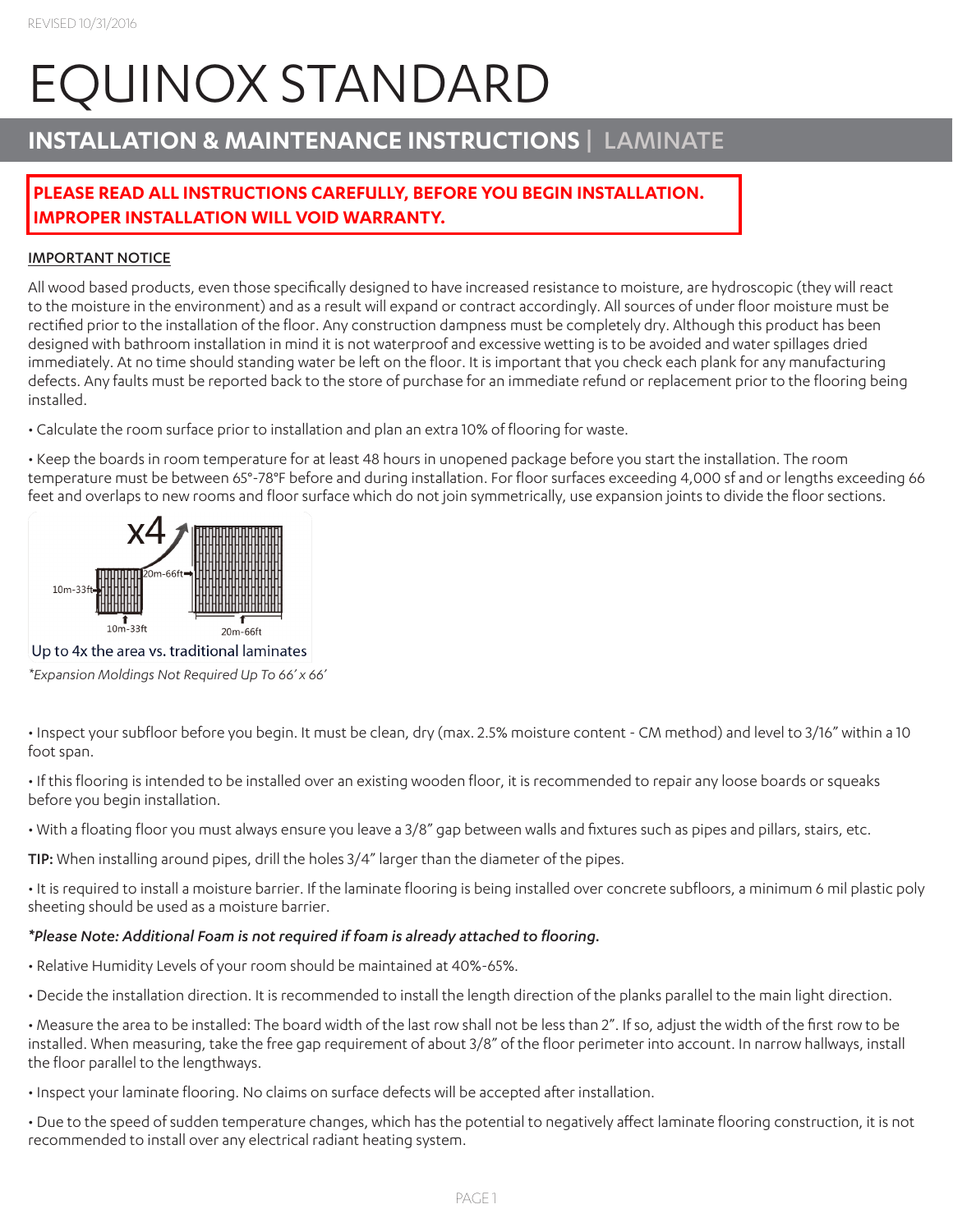## RADIANT HEAT

Installation over electrical radiant heating systems will not be covered by The Manufacturer's warranty. Below instructions are for radiant heating systems using water.

Ensure the radiant heat surface temperature never exceeds 81°F. Before installing over newly constructed radiant heat systems, operate the system at maximum capacity to force any residual moisture from the cementitious topping of the radiant heat system. The maximum moisture content of the screed is 1.5% (CM method). Shut down the floor heating at least 48 hours prior to installation. Make sure that the temperature in the room is at least 60°F during installation. It is recommended that the radiant heat be applied in a gradual manner after installing the laminate floor. Refer to the radiant heat system's manufacturer recommendations for additional guidance.

#### INSTALLATION TOOLS

| Ruler          | Tape Measure                                               |
|----------------|------------------------------------------------------------|
| <b>Spacers</b> | Pencil                                                     |
| Saw            | Utility Knife                                              |
| Adhesive Tape  | <b>Construction Adhesive</b>                               |
| Rubber Mallet  | Pressure Sensitive Polypropylene Adhesive Tape (Tuck Tape) |
|                |                                                            |

4mil polyurethane vapor barrier for crawl space/concrete floor installations

IMPORTANT: For bathroom, laundry room or commercial installations it is important to seal any cut planks to ensure superior and warranted performance. When a flooring plank is cut to fit (either end cuts or side cuts), a sealant is always required around the perimeter of the installation.

• Once the flooring installation is completed, a general Silicone based sealant should be applied around the perimeter (in the expansion space at walls). This should also include any other areas such as islands, doorways, columns, etc. where the laminate flooring planks have been cut to fit.

• Branded and generic Silicone tubes are available and any local home center or hardware location.

1. For installation on concrete floors or any floors over a crawl space, a vapor barrier MUST be laid down first. Use 4 mil poly. Run the poly 2" up walls and overlap seams 18". Tape seams together using Tuck Tape.

2. Begin laying in the left-hand corner. Place the floorboard 1/2" from the left wall. Use spacers between the wall and the floorboard.

Second plank, first row. Drop the plank and gently press down the end with a rubber mallet so it firmly locks into the previous plank until both are at the same height. Make sure both planks are perfectly aligned. *Diagram 1.*

NOTE: If you notice both planks aren't at the same height or are not well locked together, please follow the disassembling instructions at the bottom of the page, disassemble and check if any debris stuck inside the lock is obstructing.

3. At the end of the first row, leave an expansion gap of 1/2" to the wall and measure the length of the last plank to fit. *Diagram 2.*

4. If cutting with a jig saw, the laminate surface should be turned down. If cutting with a hand saw, the laminate surface should be face up. *Diagram 3.*

5. Start the second row with the leftover cut part of the last plank of the previous row. This small plank should measure at least 12". Otherwise, use another plank that should be cut in two. At any case, the short sides cut are distant from at least 12". *Diagram 4.*

6. Click the long side of the plank into the previous row and place it tight to the short end of the previous plank. Drop the plank and gently press down the end with a rubber mallet so it firmly locks into the previous plank until both are at the same height. Make sure both planks are perfectly aligned and locked into the previous row leaving no gap (refer to "Helpful Hint" at the bottom of the page). *Diagram 5.*

NOTE: If you notice both planks aren't at the same height or are not well locked together, please follow the disassembling instructions at the bottom of the page, disassemble and check if any debris stuck inside the lock is obstructing.

7. After 2-3 rows. Adjust the distance to the front wall by leaving an expansion gap of 3/8 ". Always ensure that the end joints are staggered at least 12", both when in the same row as when from one row to the next one. *Diagram 6.*

8. To lay the last row: position a loose board exactly on top of the last row laid. Place another board on top, with the tongue side touching the wall. Draw a line along the edge of this board, to mark the first board. Cut along the edge of this board to mark the first board. Cut along this line to obtain the required width. Insert this cut board against the wall. The last row should be a least 2" wide. The spacers can then be removed. *Diagram 7.*

9. Holes for pipes: measure the diameter of the pipe and drill a hole that is 7/8" larger. Saw off a piece as shown in the figure and lay the board in place on the floor. Then lay the sawed-off piece in place. *Diagram 8.*